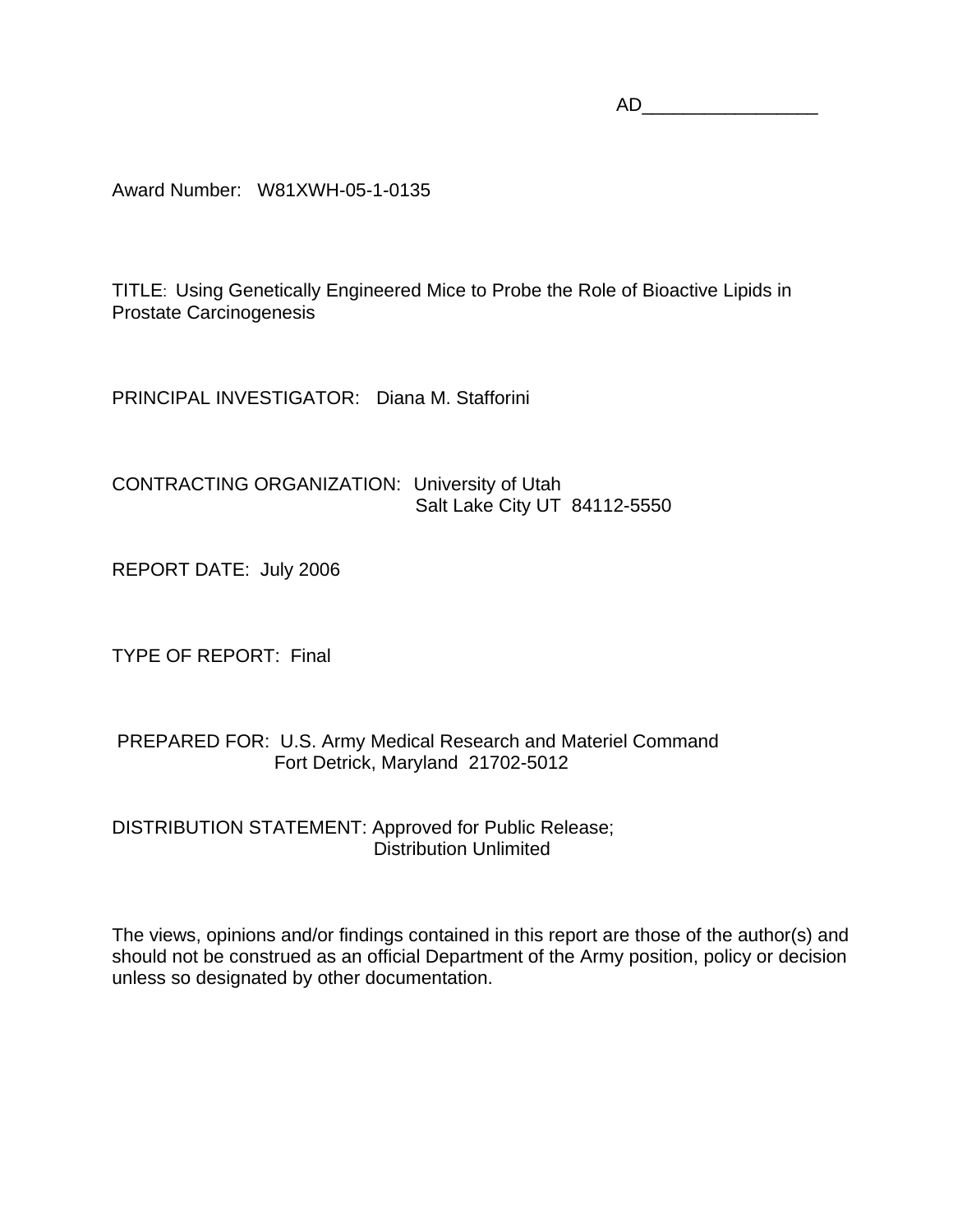|                                                                                                                                                                                                                                                                                                                                                                                                                            | <b>REPORT DOCUMENTATION PAGE</b>                   |                                                                                      | Form Approved<br>OMB No. 0704-0188                                                                                                                                                                                    |                   |                                                                                                                                                                                                                                                                               |  |  |  |  |  |  |
|----------------------------------------------------------------------------------------------------------------------------------------------------------------------------------------------------------------------------------------------------------------------------------------------------------------------------------------------------------------------------------------------------------------------------|----------------------------------------------------|--------------------------------------------------------------------------------------|-----------------------------------------------------------------------------------------------------------------------------------------------------------------------------------------------------------------------|-------------------|-------------------------------------------------------------------------------------------------------------------------------------------------------------------------------------------------------------------------------------------------------------------------------|--|--|--|--|--|--|
|                                                                                                                                                                                                                                                                                                                                                                                                                            |                                                    |                                                                                      | Public reporting burden for this collection of information is estimated to average 1 hour per response, including the time for reviewing instructions, searching existing data sources, gathering and maintaining the |                   |                                                                                                                                                                                                                                                                               |  |  |  |  |  |  |
| data needed, and completing and reviewing this collection of information. Send comments regarding this burden estimate or any other aspect of this collection of information, including suggestions for reducing<br>this burden to Department of Defense, Washington Headquarters Services, Directorate for Information Operations and Reports (0704-0188), 1215 Jefferson Davis Highway, Suite 1204, Arlington, VA 22202- |                                                    |                                                                                      |                                                                                                                                                                                                                       |                   |                                                                                                                                                                                                                                                                               |  |  |  |  |  |  |
|                                                                                                                                                                                                                                                                                                                                                                                                                            |                                                    | valid OMB control number. PLEASE DO NOT RETURN YOUR FORM TO THE ABOVE ADDRESS.       |                                                                                                                                                                                                                       |                   | 4302. Respondents should be aware that notwithstanding any other provision of law, no person shall be subject to any penalty for failing to comply with a collection of information if it does not display a currently                                                        |  |  |  |  |  |  |
| <b>1. REPORT DATE</b>                                                                                                                                                                                                                                                                                                                                                                                                      |                                                    | 2. REPORT TYPE                                                                       |                                                                                                                                                                                                                       |                   | <b>3. DATES COVERED</b>                                                                                                                                                                                                                                                       |  |  |  |  |  |  |
| 01-07-2006                                                                                                                                                                                                                                                                                                                                                                                                                 |                                                    | Final                                                                                |                                                                                                                                                                                                                       |                   | 15 Dec 2004 - 14 Jun 2006                                                                                                                                                                                                                                                     |  |  |  |  |  |  |
| <b>4. TITLE AND SUBTITLE</b>                                                                                                                                                                                                                                                                                                                                                                                               |                                                    |                                                                                      |                                                                                                                                                                                                                       |                   | <b>5a. CONTRACT NUMBER</b>                                                                                                                                                                                                                                                    |  |  |  |  |  |  |
|                                                                                                                                                                                                                                                                                                                                                                                                                            |                                                    |                                                                                      |                                                                                                                                                                                                                       |                   |                                                                                                                                                                                                                                                                               |  |  |  |  |  |  |
|                                                                                                                                                                                                                                                                                                                                                                                                                            |                                                    | Using Genetically Engineered Mice to Probe the Role of Bioactive Lipids in Prostate  |                                                                                                                                                                                                                       |                   | <b>5b. GRANT NUMBER</b>                                                                                                                                                                                                                                                       |  |  |  |  |  |  |
| Carcinogenesis                                                                                                                                                                                                                                                                                                                                                                                                             |                                                    |                                                                                      |                                                                                                                                                                                                                       | W81XWH-05-1-0135  |                                                                                                                                                                                                                                                                               |  |  |  |  |  |  |
|                                                                                                                                                                                                                                                                                                                                                                                                                            |                                                    |                                                                                      |                                                                                                                                                                                                                       |                   | <b>5c. PROGRAM ELEMENT NUMBER</b>                                                                                                                                                                                                                                             |  |  |  |  |  |  |
|                                                                                                                                                                                                                                                                                                                                                                                                                            |                                                    |                                                                                      |                                                                                                                                                                                                                       |                   |                                                                                                                                                                                                                                                                               |  |  |  |  |  |  |
| 6. AUTHOR(S)                                                                                                                                                                                                                                                                                                                                                                                                               |                                                    |                                                                                      |                                                                                                                                                                                                                       |                   | <b>5d. PROJECT NUMBER</b>                                                                                                                                                                                                                                                     |  |  |  |  |  |  |
|                                                                                                                                                                                                                                                                                                                                                                                                                            |                                                    |                                                                                      |                                                                                                                                                                                                                       |                   |                                                                                                                                                                                                                                                                               |  |  |  |  |  |  |
| Diana M. Stafforini                                                                                                                                                                                                                                                                                                                                                                                                        |                                                    |                                                                                      |                                                                                                                                                                                                                       |                   | <b>5e. TASK NUMBER</b>                                                                                                                                                                                                                                                        |  |  |  |  |  |  |
|                                                                                                                                                                                                                                                                                                                                                                                                                            |                                                    |                                                                                      |                                                                                                                                                                                                                       |                   |                                                                                                                                                                                                                                                                               |  |  |  |  |  |  |
|                                                                                                                                                                                                                                                                                                                                                                                                                            |                                                    |                                                                                      |                                                                                                                                                                                                                       |                   | 5f. WORK UNIT NUMBER                                                                                                                                                                                                                                                          |  |  |  |  |  |  |
|                                                                                                                                                                                                                                                                                                                                                                                                                            |                                                    |                                                                                      |                                                                                                                                                                                                                       |                   |                                                                                                                                                                                                                                                                               |  |  |  |  |  |  |
|                                                                                                                                                                                                                                                                                                                                                                                                                            | 7. PERFORMING ORGANIZATION NAME(S) AND ADDRESS(ES) |                                                                                      |                                                                                                                                                                                                                       |                   | <b>8. PERFORMING ORGANIZATION REPORT</b>                                                                                                                                                                                                                                      |  |  |  |  |  |  |
|                                                                                                                                                                                                                                                                                                                                                                                                                            |                                                    |                                                                                      |                                                                                                                                                                                                                       |                   | <b>NUMBER</b>                                                                                                                                                                                                                                                                 |  |  |  |  |  |  |
| University of Utah                                                                                                                                                                                                                                                                                                                                                                                                         |                                                    |                                                                                      |                                                                                                                                                                                                                       |                   |                                                                                                                                                                                                                                                                               |  |  |  |  |  |  |
| Salt Lake City UT 84112-5550                                                                                                                                                                                                                                                                                                                                                                                               |                                                    |                                                                                      |                                                                                                                                                                                                                       |                   |                                                                                                                                                                                                                                                                               |  |  |  |  |  |  |
|                                                                                                                                                                                                                                                                                                                                                                                                                            |                                                    |                                                                                      |                                                                                                                                                                                                                       |                   |                                                                                                                                                                                                                                                                               |  |  |  |  |  |  |
|                                                                                                                                                                                                                                                                                                                                                                                                                            |                                                    |                                                                                      |                                                                                                                                                                                                                       |                   |                                                                                                                                                                                                                                                                               |  |  |  |  |  |  |
|                                                                                                                                                                                                                                                                                                                                                                                                                            |                                                    |                                                                                      |                                                                                                                                                                                                                       |                   |                                                                                                                                                                                                                                                                               |  |  |  |  |  |  |
|                                                                                                                                                                                                                                                                                                                                                                                                                            |                                                    | 9. SPONSORING / MONITORING AGENCY NAME(S) AND ADDRESS(ES)                            |                                                                                                                                                                                                                       |                   | 10. SPONSOR/MONITOR'S ACRONYM(S)                                                                                                                                                                                                                                              |  |  |  |  |  |  |
|                                                                                                                                                                                                                                                                                                                                                                                                                            | U.S. Army Medical Research and Materiel Command    |                                                                                      |                                                                                                                                                                                                                       |                   |                                                                                                                                                                                                                                                                               |  |  |  |  |  |  |
| Fort Detrick, Maryland 21702-5012                                                                                                                                                                                                                                                                                                                                                                                          |                                                    |                                                                                      |                                                                                                                                                                                                                       |                   |                                                                                                                                                                                                                                                                               |  |  |  |  |  |  |
|                                                                                                                                                                                                                                                                                                                                                                                                                            |                                                    |                                                                                      |                                                                                                                                                                                                                       |                   | <b>11. SPONSOR/MONITOR'S REPORT</b>                                                                                                                                                                                                                                           |  |  |  |  |  |  |
|                                                                                                                                                                                                                                                                                                                                                                                                                            |                                                    |                                                                                      |                                                                                                                                                                                                                       |                   | <b>NUMBER(S)</b>                                                                                                                                                                                                                                                              |  |  |  |  |  |  |
|                                                                                                                                                                                                                                                                                                                                                                                                                            |                                                    |                                                                                      |                                                                                                                                                                                                                       |                   |                                                                                                                                                                                                                                                                               |  |  |  |  |  |  |
|                                                                                                                                                                                                                                                                                                                                                                                                                            | <b>12. DISTRIBUTION / AVAILABILITY STATEMENT</b>   |                                                                                      |                                                                                                                                                                                                                       |                   |                                                                                                                                                                                                                                                                               |  |  |  |  |  |  |
| Approved for Public Release; Distribution Unlimited                                                                                                                                                                                                                                                                                                                                                                        |                                                    |                                                                                      |                                                                                                                                                                                                                       |                   |                                                                                                                                                                                                                                                                               |  |  |  |  |  |  |
|                                                                                                                                                                                                                                                                                                                                                                                                                            |                                                    |                                                                                      |                                                                                                                                                                                                                       |                   |                                                                                                                                                                                                                                                                               |  |  |  |  |  |  |
|                                                                                                                                                                                                                                                                                                                                                                                                                            |                                                    |                                                                                      |                                                                                                                                                                                                                       |                   |                                                                                                                                                                                                                                                                               |  |  |  |  |  |  |
|                                                                                                                                                                                                                                                                                                                                                                                                                            |                                                    |                                                                                      |                                                                                                                                                                                                                       |                   |                                                                                                                                                                                                                                                                               |  |  |  |  |  |  |
| <b>13. SUPPLEMENTARY NOTES</b>                                                                                                                                                                                                                                                                                                                                                                                             |                                                    |                                                                                      |                                                                                                                                                                                                                       |                   |                                                                                                                                                                                                                                                                               |  |  |  |  |  |  |
|                                                                                                                                                                                                                                                                                                                                                                                                                            |                                                    | Original contains colored plates: ALL DTIC reproductions will be in black and white. |                                                                                                                                                                                                                       |                   |                                                                                                                                                                                                                                                                               |  |  |  |  |  |  |
|                                                                                                                                                                                                                                                                                                                                                                                                                            |                                                    |                                                                                      |                                                                                                                                                                                                                       |                   |                                                                                                                                                                                                                                                                               |  |  |  |  |  |  |
| 14. ABSTRACT                                                                                                                                                                                                                                                                                                                                                                                                               |                                                    |                                                                                      |                                                                                                                                                                                                                       |                   |                                                                                                                                                                                                                                                                               |  |  |  |  |  |  |
|                                                                                                                                                                                                                                                                                                                                                                                                                            |                                                    |                                                                                      |                                                                                                                                                                                                                       |                   | Prostate cancer (PCa) is the most common malignancy in North American men and represents the second most common cause of cancer                                                                                                                                               |  |  |  |  |  |  |
|                                                                                                                                                                                                                                                                                                                                                                                                                            |                                                    |                                                                                      |                                                                                                                                                                                                                       |                   | death. PCa is characterized by many different stages including very aggressive forms that disseminates to bone, lymph nodes, and other                                                                                                                                        |  |  |  |  |  |  |
|                                                                                                                                                                                                                                                                                                                                                                                                                            |                                                    |                                                                                      |                                                                                                                                                                                                                       |                   | tissues. Tumors release factors that attract and activate cells of the immune system including macrophages. In some tumors, macrophages                                                                                                                                       |  |  |  |  |  |  |
| can both stimulate and inhibit cancer growth and proliferation. One of the changes that take place when macrophages are exposed to                                                                                                                                                                                                                                                                                         |                                                    |                                                                                      |                                                                                                                                                                                                                       |                   |                                                                                                                                                                                                                                                                               |  |  |  |  |  |  |
|                                                                                                                                                                                                                                                                                                                                                                                                                            |                                                    |                                                                                      |                                                                                                                                                                                                                       |                   | specific stimuli is the transcriptional activation of a gene encoding a phospholipase A2, platelet-activating factor acetylhydrolase (PAF-AH)                                                                                                                                 |  |  |  |  |  |  |
|                                                                                                                                                                                                                                                                                                                                                                                                                            |                                                    |                                                                                      |                                                                                                                                                                                                                       |                   | that has anti-inflammatory properties owing to its ability to hydrolyze a large group of bioactive lipids. The levels of PAF-AH are dramatically                                                                                                                              |  |  |  |  |  |  |
|                                                                                                                                                                                                                                                                                                                                                                                                                            |                                                    |                                                                                      |                                                                                                                                                                                                                       |                   | increased in PCa compared to normal prostate tissues; the source is likely macrophages recruited to PCa sites. We are testing the<br>hypothesis is that elevated PAF-AH derived from macrophages recruited to PCa sites alters the rate of PCa progression using both in vivo |  |  |  |  |  |  |
|                                                                                                                                                                                                                                                                                                                                                                                                                            |                                                    |                                                                                      |                                                                                                                                                                                                                       |                   | and in vitro methodologies. We have successfully generated PAF-AH-deficient mice in a model of PCa (the TRAMP transgenic model) that                                                                                                                                          |  |  |  |  |  |  |
|                                                                                                                                                                                                                                                                                                                                                                                                                            |                                                    |                                                                                      |                                                                                                                                                                                                                       |                   |                                                                                                                                                                                                                                                                               |  |  |  |  |  |  |
| recapitulates many salient aspects of human PCa. We are analyzing how deficiency of PAF-AH modulates PCa progression in vivo. In<br>addition, we have used cellular approaches to establish that members of the PAF signaling axis promote growth of PCa cells and that                                                                                                                                                    |                                                    |                                                                                      |                                                                                                                                                                                                                       |                   |                                                                                                                                                                                                                                                                               |  |  |  |  |  |  |
| overexpression of PAF-AH decreases cellular proliferation either by inhibiting cell division or by promoting apoptosis.                                                                                                                                                                                                                                                                                                    |                                                    |                                                                                      |                                                                                                                                                                                                                       |                   |                                                                                                                                                                                                                                                                               |  |  |  |  |  |  |
|                                                                                                                                                                                                                                                                                                                                                                                                                            |                                                    |                                                                                      |                                                                                                                                                                                                                       |                   |                                                                                                                                                                                                                                                                               |  |  |  |  |  |  |
|                                                                                                                                                                                                                                                                                                                                                                                                                            |                                                    |                                                                                      |                                                                                                                                                                                                                       |                   |                                                                                                                                                                                                                                                                               |  |  |  |  |  |  |
| <b>15. SUBJECT TERMS</b>                                                                                                                                                                                                                                                                                                                                                                                                   |                                                    |                                                                                      |                                                                                                                                                                                                                       |                   |                                                                                                                                                                                                                                                                               |  |  |  |  |  |  |
| BIOACTIVE LIPIDS ● PLATELET-ACTIVATING FACTOR ● KNOCKOUT MOUSE ● METASTASIS ●                                                                                                                                                                                                                                                                                                                                              |                                                    |                                                                                      |                                                                                                                                                                                                                       |                   |                                                                                                                                                                                                                                                                               |  |  |  |  |  |  |
| ANGIOGENESIS • SURVIVAL • VASCULARIZATION • INFLAMMATION • OXIDANTS • OXIDIZED                                                                                                                                                                                                                                                                                                                                             |                                                    |                                                                                      |                                                                                                                                                                                                                       |                   |                                                                                                                                                                                                                                                                               |  |  |  |  |  |  |
| <b>16. SECURITY CLASSIFICATION OF:</b>                                                                                                                                                                                                                                                                                                                                                                                     |                                                    |                                                                                      |                                                                                                                                                                                                                       | <b>18. NUMBER</b> | 19a. NAME OF RESPONSIBLE PERSON                                                                                                                                                                                                                                               |  |  |  |  |  |  |
|                                                                                                                                                                                                                                                                                                                                                                                                                            |                                                    |                                                                                      |                                                                                                                                                                                                                       | <b>OF PAGES</b>   | <b>USAMRMC</b>                                                                                                                                                                                                                                                                |  |  |  |  |  |  |
| a. REPORT                                                                                                                                                                                                                                                                                                                                                                                                                  | <b>b. ABSTRACT</b>                                 | <b>c. THIS PAGE</b>                                                                  |                                                                                                                                                                                                                       |                   | 19b. TELEPHONE NUMBER (include area                                                                                                                                                                                                                                           |  |  |  |  |  |  |
| U                                                                                                                                                                                                                                                                                                                                                                                                                          | U                                                  | U                                                                                    | UU                                                                                                                                                                                                                    | 9                 | code)                                                                                                                                                                                                                                                                         |  |  |  |  |  |  |
|                                                                                                                                                                                                                                                                                                                                                                                                                            |                                                    |                                                                                      |                                                                                                                                                                                                                       |                   |                                                                                                                                                                                                                                                                               |  |  |  |  |  |  |
|                                                                                                                                                                                                                                                                                                                                                                                                                            |                                                    |                                                                                      |                                                                                                                                                                                                                       |                   | Standard Form 298 (Rev. 8-98)                                                                                                                                                                                                                                                 |  |  |  |  |  |  |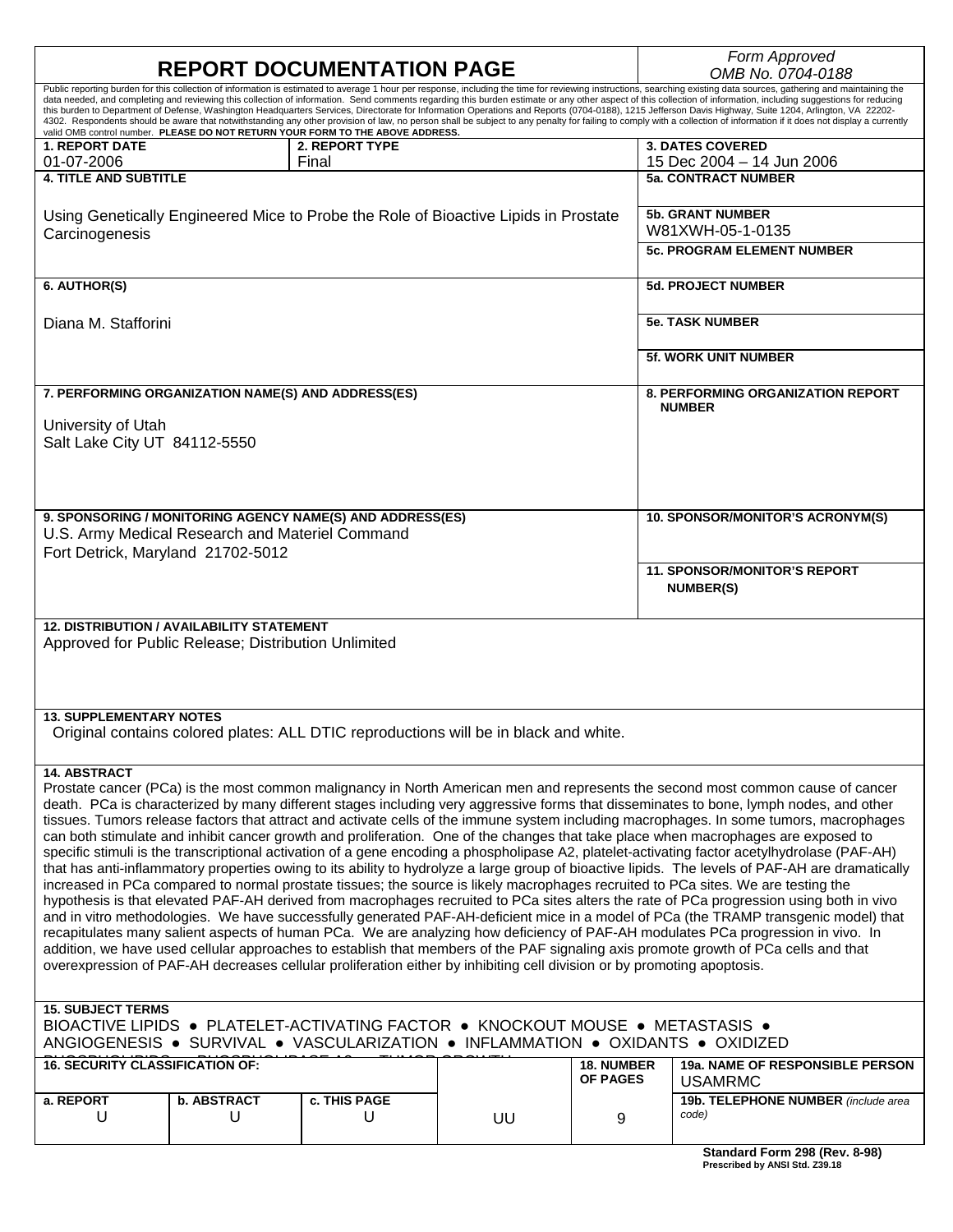# **Table of Contents**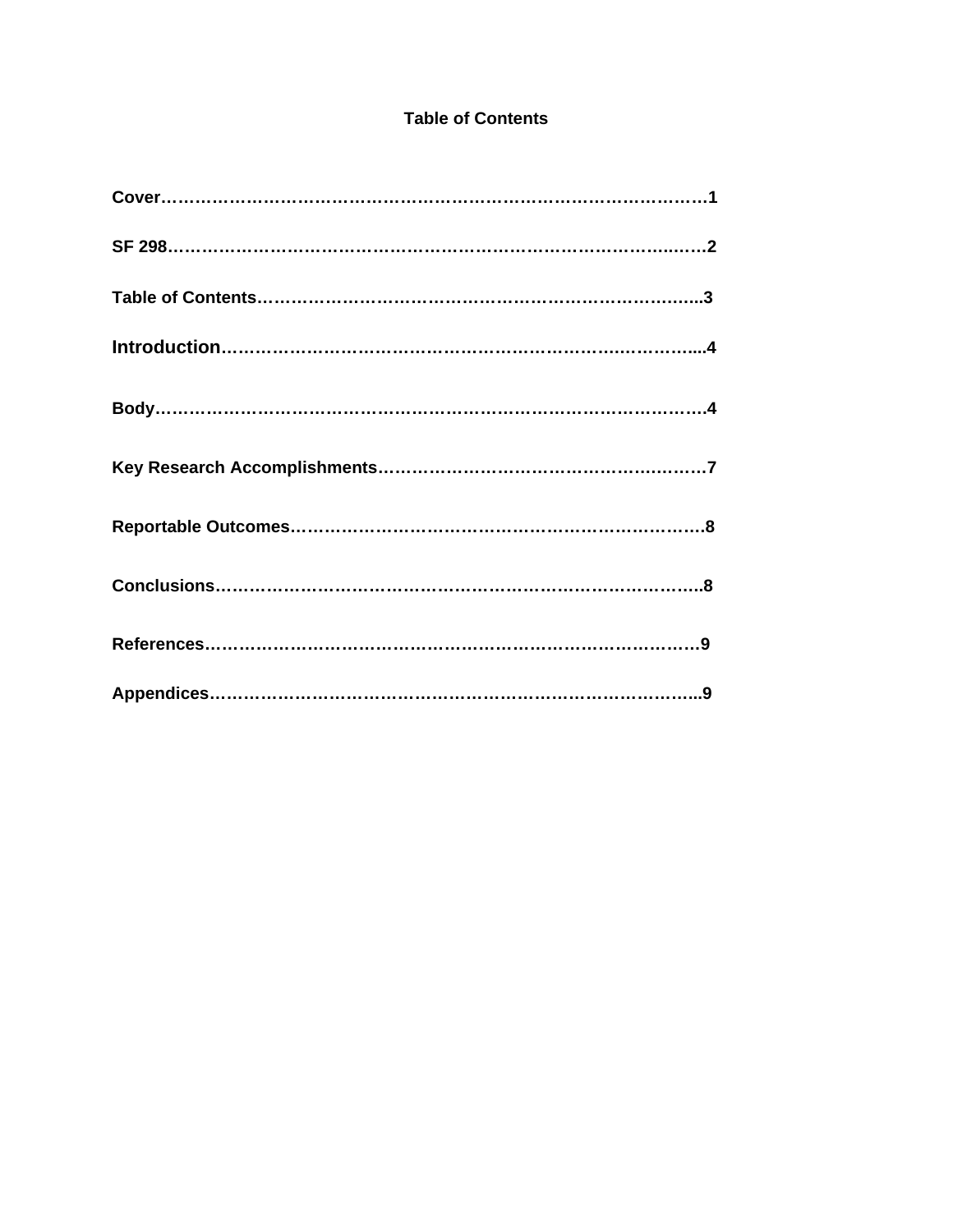#### **INTRODUCTION**

Prostate cancer (PCa) is the most common malignancy in North American men and represents the second most common cause of cancer death. PCa is characterized by many different stages including very aggressive forms that disseminate to bone, lymph nodes, and other tissues. The host's immune system plays a central role in the ability of tumors to obtain nutrients and oxygen. Tumors release factors that attract and activate cells of the immune system including macrophages. Macrophages have well-defined roles as agents that participate in inflammation and that help us fight infections, but the biological significance of tumor-associated macrophages (TAMs) is unclear (Elgert et al., 1998). When macrophages are recruited to tumor sites complex cancer-macrophage interactions take place (Joseph and Isaacs, 1998; Satoh et al., 2003). The biological result of these interactions depends on the changes that occur within macrophages, the physical location reached by these cells as they encounter the tumor, and the type of malignancy. In some tumors, including PCa, macrophages can both stimulate and inhibit cancer growth and proliferation (Shimura et al., 2000). One of the phenotypic changes that take place when macrophages are exposed to specific stimuli is the transcriptional activation of a gene encoding a phospholipase  $A_2$ , platelet-activating factor acetylhydrolase (PAF-AH) (Stafforini et al., 1990). This enzyme has anti-inflammatory properties owing to its ability to hydrolyze a large group of bioactive lipids including platelet-activating factor (PAF), oxidized phospholipids and esterified isoprostanes with varied and potent biological functions (Stafforini et al., 2003; Stafforini et al., 2006). The levels of PAF-AH mRNA, which provides a mechanism to down-regulate bioactive lipid signaling, are altered during PCa progression compared to normal prostate tissues. The PAF-AH mRNA detected in these analyses likely originates from macrophages recruited to PCa sites. *Our hypothesis is that elevated PAF-AH derived from macrophages recruited to PCa sites alters the rate of PCa progression.* We have developed genetically-engineered mice that lack the ability to inactivate the group of bioactive lipids mentioned above owing to a deficiency in the inactivating enzyme PAF-AH. Our approach to investigate how the PAF signaling pathway participates in PCa is based on the utilization of one of the best-characterized models of the disease (the TRAMPtransgenic model) that recapitulates many salient aspects of human PCa and that has been utilized for a wide range of studies, such as analyses of aberrant growth factor signaling in PCa progression and chemoprevention studies (Gingrich et al., 1996; Greenberg, 2000). To investigate the role of PAF-AH in PCa we proposed to test how deficiency of PAF-AH modulates cancer progression in the TRAMP model. The overall objective and scope of this research is to assess if, and how, PCa is modulated when the PAF/oxidized phospholipid signaling pathway is exacerbated by inhibition of PAF degradation.

#### **BODY**

The initial task we proposed to accomplish is listed below:

#### *Task 1. Generate PAF-AH deficient animals in the transgenic adenocarcinoma mouse prostate (TRAMP) model*

*Task 1a (completed). Obtain a pair of male TRAMP-transgenic mice from commercially available sources (Jackson Laboratories) and set up genotyping analyses according to the distributor's recommendations.*  Please see annual report covering December 2004-November 2005 funding period.

*Task 1 b (completed). Breed a pair of male TRAMP-transgenic mice to 8 PAF-AH<sup>-/-</sup> female mice and identify progeny that are TRAMP-transgenic:PAF-AH+/- (months 1-2.5). The average litter size is 8, and theoretically 25% of the progeny should have the desired genotype. Thus, the 8 females are expected to generate 16 mice (8 males and 8 females) with the desired genotype.* 

Please see annual report covering December 2004-November 2005 funding period.

Task 1 c (completed): Breed 8 TRAMP-transgenic:PAF-AH<sup>+/-</sup> to 8 PAF-AH<sup>-/-</sup> mice. Breed 8 TRAMP*transgenic:PAF-AH+/- to 8 C57BL/6 mice. Identify male progeny that are TRAMP-transgenic:PAF-AH-/- and TRAMP-transgenic:PAF-AH+/+ .* 

We performed these crosses, weaned the animals, genotyped them, and identified animals that inherited the TRAMP transgene. TRAMP-positive animals then were genotyped for the presence of the PAF-AH allele. The summary of our results to date, is shown in Table I.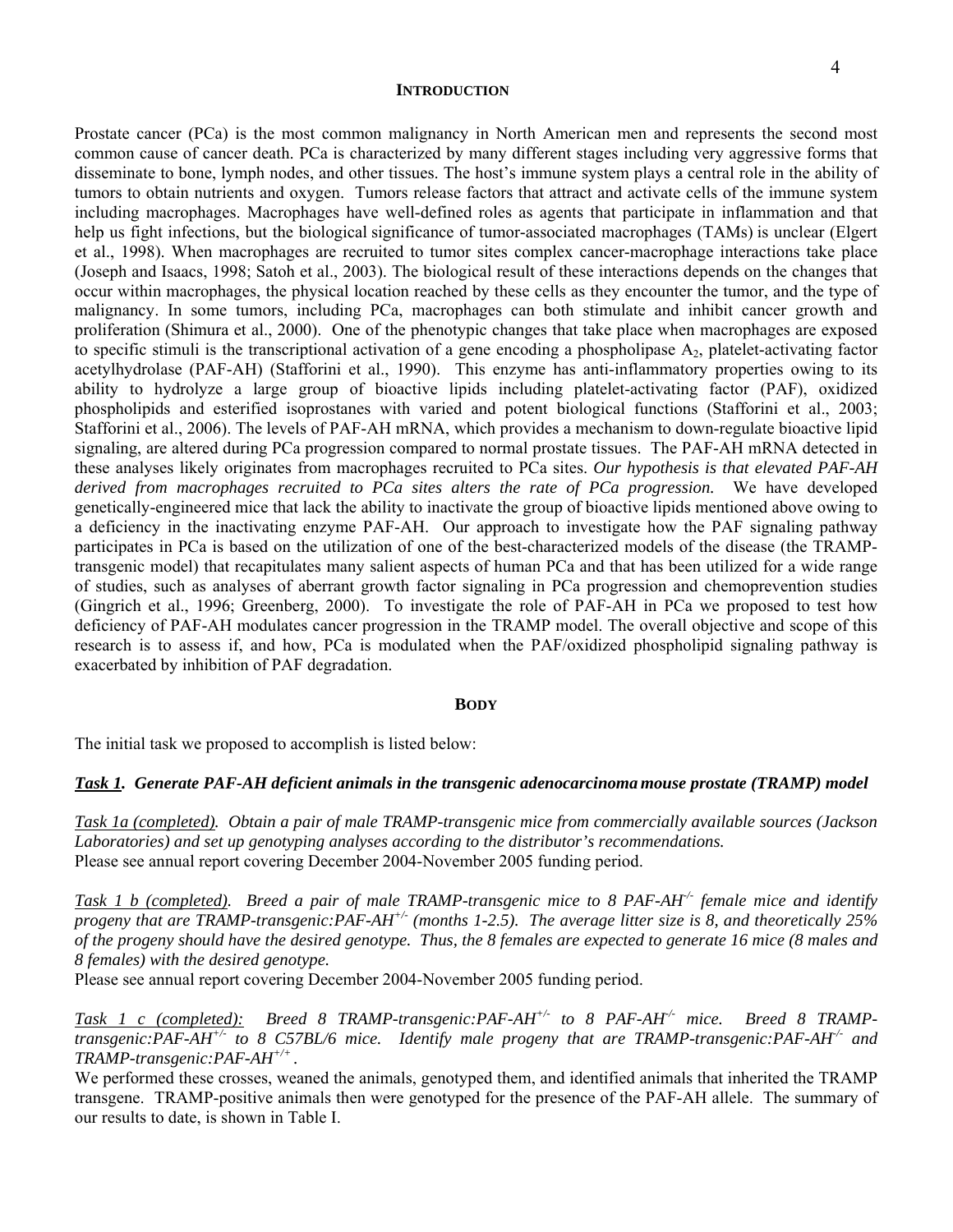**Table I.** *Characteristics of TRAMP-transgenic animals generated for this project as of July 13, 2006.* 

| Mouse ID           | DOB       | PAF-AH genotype | Mouse ID          | DOB        | PAF-AH genotype | Mouse ID | DOB       | PAF-AH genotype      |
|--------------------|-----------|-----------------|-------------------|------------|-----------------|----------|-----------|----------------------|
| F <sub>2</sub> -23 | 7/8/2005  | Wild-type       | F3-3              | 9/24/2005  | Heterozygous    | $F4-1$   | 12/1/2005 | Homozygous deficient |
| F <sub>2</sub> -24 | 7/8/2005  | Wild-type       | F3-4              | 9/24/2005  | Heterozygous    | F4-3     | 12/1/2005 | Homozygous deficient |
| $F2-26$            | 7/8/2005  | Wild-type       | F3-6              | 9/24/2005  | Heterozygous    | $F4-10$  | 12/4/2005 | Homozygous deficient |
| F <sub>2</sub> -27 | 7/8/2005  | Wild-type       | F3-7              | 9/24/2005  | Heterozygous    | F5-1     | 2/4/2006  | Homozygous deficient |
| F <sub>2</sub> -34 | 7/28/2005 | Wild-type       | F3-16             | 9/30/2005  | Heterozygous    | F5-2     | 2/4/2006  | Homozygous deficient |
| F2-36              | 7/28/2005 | Wild-type       | F3-17             | 9/30/2005  | Heterozygous    |          |           |                      |
| F <sub>2</sub> -37 | 7/28/2005 | Wild-type       | F3-20             | 9/30/2005  | Heterozygous    |          |           |                      |
| $F2-40$            | 8/5/2005  | Wild-type       | F3-27             | 10/17/2005 | Heterozygous    |          |           |                      |
| F <sub>2</sub> -43 | 8/5/2005  | Wild-type       | F <sub>5</sub> -5 | 2/12/2006  | Heterozygous    |          |           |                      |
| F <sub>2</sub> -55 | 9/21/2005 | Wild-type       |                   |            |                 |          |           |                      |
| F <sub>2-67</sub>  | 9/22/2005 | Wild-type       |                   |            |                 |          |           |                      |
| F2-68              | 9/22/2006 | Wild-type       |                   |            |                 |          |           |                      |
| F3-87              | 1/11/2006 | Wild-type       |                   |            |                 |          |           |                      |
| F3-91              | 1/11/2006 | Wild-type       |                   |            |                 |          |           |                      |
| F3-97              | 1/15/2006 | Wild-type       |                   |            |                 |          |           |                      |
| F3-105             | 1/15/2006 | Wild-type       |                   |            |                 |          |           |                      |
| F5-6               | 2/12/2006 | Wild-type       |                   |            |                 |          |           |                      |

*Task 2. Investigate the role of PAF-AH deficiency on primary tumor incidence, magnitude, progression, and survival.* 

*Expression of PAF-AH protein and activity* — During the course of our breeding strategy we generated a number of animals that were positive for the TRAMP transgene and wild-type in PAF-AH. These mice allowed us to become familiar with the techniques of genitourinary tract dissection and identification of prostate tumors as this is a new area of investigation for our group. In addition, the acquisition of tissue samples permitted us to establish and validate a number of biochemical assays that we will need to use for the remainder of the project. The results of our initial studies confirmed expression of PAF-AH activity and protein in the mouse prostate but not in other organs of the male genitourinary tract (**Figure 1**, lanes 1-2). Second, we found that the enzymatic activity of PAF-AH correlated with the levels of protein expressed, suggesting that in TRAMP mice, these parameters can be used interchangeably. Third, the presence of the TRAMP transgene resulted in decreased expression of PAF-AH at late stages of disease progression (29 weeks) compared to a wild-type animal of similar age (26 weeks). A young animal that had not yet reached puberty and that was both TRAMP transgenic and heterozygous for PAF-AH displayed activity and protein levels similar to those observed in a much older PAF-AH wild-type/TRAMP transgenic animal. These data, while preliminary, suggest that the levels of PAF-AH expression are higher in early lesions compared to later stages of disease progression.



# **Figure 1.** *Expression of PAF-AH protein and activity in the prostate and collecting glands of wild-type and TRAMP-transgenic mice.*

*The prostate and collecting glands of mice of the ages and genotypes indicated were harvested in Promega lysis buffer and 50-μg aliquots then were subjected to electrophoresis on SDS-PAGE gels. The proteins were transferred to PVDF membranes and probed with antibodies against PAF-AH (top panel) or actin (middle panel). The same samples were assayed for PAF-AH activity using a radiometric assay, as previously described (bottom panel) (Stafforini et al., 1990).*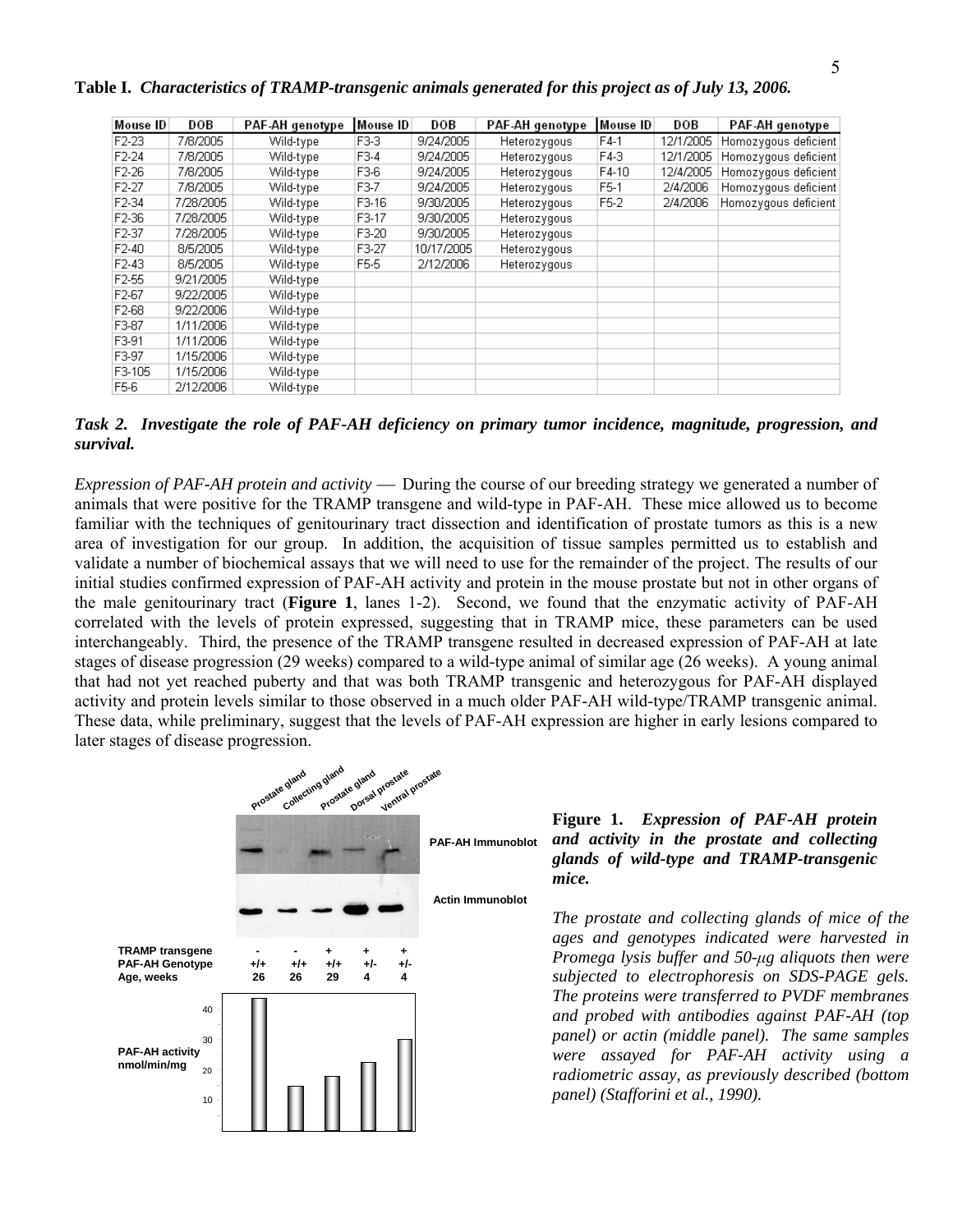*Effect of PAF-AH deficiency on the survival of TRAMP transgenic mice — During the course of our studies* some of the mice generated perished unexpectedly and at random times. We analyzed the genotypes and life spans of these animals and found preliminary evidence for a role of PAF-AH deficiency in the life span of TRAMP transgenic mice (**Figure 2**). It is unlikely that this difference can be accounted by altered genetic backgrounds as these animals had similar mixed C57 BL6/FVB backgrounds. The data suggest that deletion of PAF-AH decreases the lifespan of TRAMP transgenic mice. In contrast, we found no differences in the life span of wild-type and PAF-AH deficient mice in the absence of the TRAMP transgene (not shown). These results suggest increase disease severity in animals that have decreased levels of expression of PAF-AH.



### **Figure 2.** *Deletion of PAF-AH decreases the life span of TRAMP transgenic mice.*

*Each group consisted of three mice of the indicated genotypes. The animals perished naturally and the times of death were recorded and plotted.* 

*Prostate tumors and metastatic disease* — As our colonies developed we found that tumor formation was more evident in TRAMP transgenic animals that lacked PAF-AH compared to TRAMP transgenic:PAF-AH wild-type littermates. The most dramatic effect we observed is depicted in **Figure 3**. While these two animals differed in age and it is possible that the severity of the tumor observed in the PAF-AH deficient animal occurred owing to its age, we have not yet observed tumors of this magnitude or severity in any of our TRAMP PAF-AH wild-type animals, even at much older ages. In addition, we have observed metastases to the liver and head/neck areas in the studies conducted so far. The incidence of metastases was much lower in TRAMP transgenic mice that had normal levels of PAF-AH expression compared to animals that lacked normal expression of the enzyme.



**TRAMP -/+ / PAF-AH+/+**



# **Figure 3.** *Dissection of prostate glands and tumors in TRAMP transgenic mice.*

*Illustration of two animals undergoing dissection of the genitourinary tract for further histological and biochemical analyses. The animal shown in the left panel was a 19.5 week-old TRAMP transgenic mouse. The animal on the right was a 30 week-old TRAMP transgenic mouse that lacked expression of PAF-AH.* 

### *Additional Task: Molecular and cellular studies.*

In our previous Annual Report we presented evidence supporting a role for PAF in prostate cancer cell growth and we also provided results suggesting that PAF-AH attenuated the basal growth of LNCaP and PC-3 (not shown) prostate cancer cells in culture (see **Fig. 3** of our previous report). Our results suggested that PAF-AH functions to restore cellular homeostasis in the prostate epithelium by degrading substrates that either promote cellular growth or inhibit apoptosis. These data provided a useful model system to characterize the contribution of the bioactive lipid signaling pathway we are studying to the pathogenesis of PCa. In related experiments we investigated the levels of expression of PAF-AH in prostate cancer cells at various stages of differentiation. Based on the fact that our results in the TRAMP model suggested a role for PAF-AH deficiency as a severity factor, we reasoned that the state of cellular differentiation might correlate with the levels of PAF-AH expression. We utilized primary prostate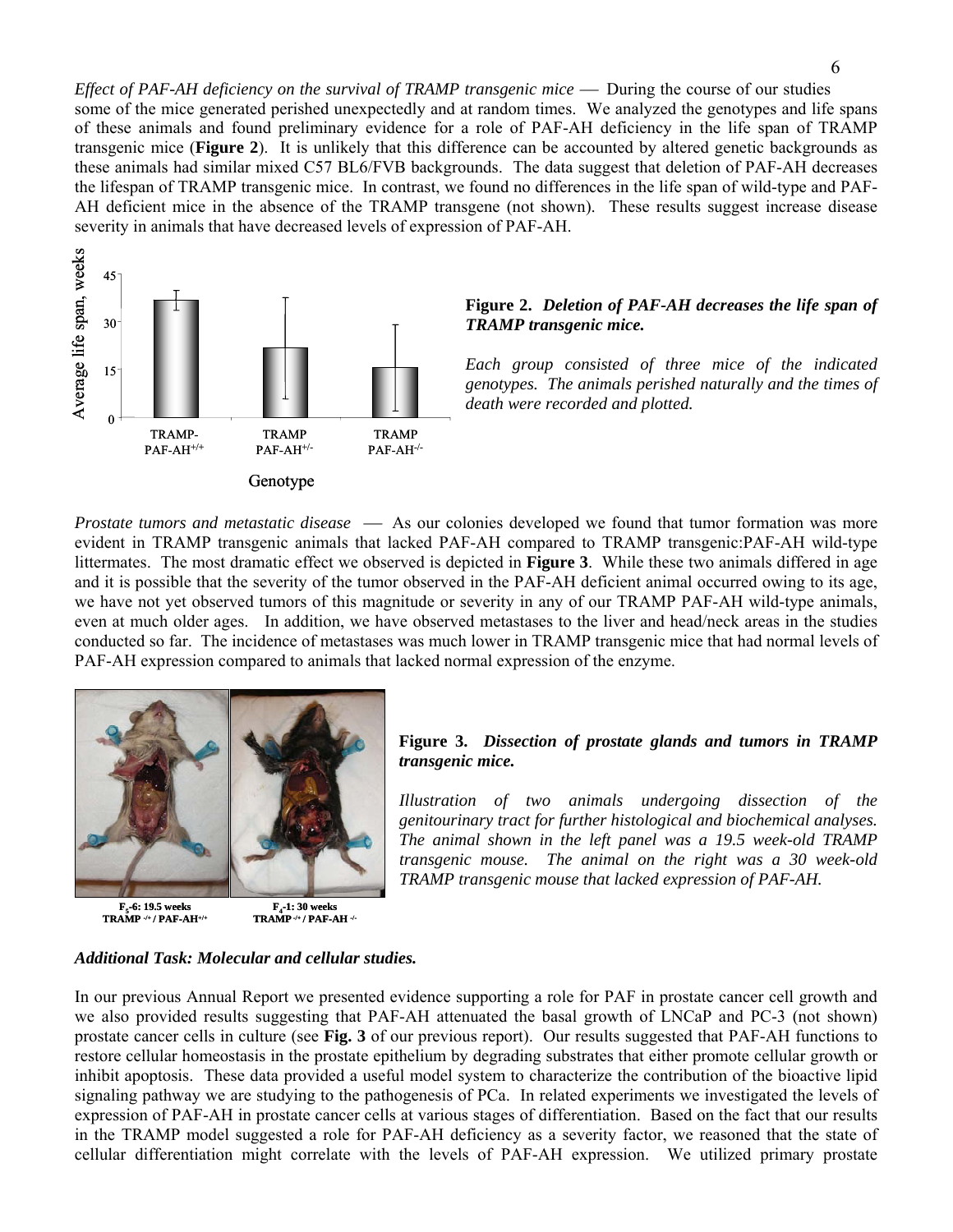epithelial cells and three prostate cancer cell lines at various stages of differentiation and determined mRNA levels for both PAF-AH and GAPDH. We found (**Figure 4**) that prostate epithelial cells in culture expressed PAF-AH mRNA, that a highly differentiated prostate cancer cell line (LNCaP) had upregulated levels of expression and that PAF-AH expression was attenuated as the degree of differentiation decreased to that characteristic of PC-3 and DU-145 cells. These results were in agreement with a model wherein elevated PAF-AH levels occur as a response to pro-inflammatory and other stimuli, and that this response is blunted during later stages of disease progression.



# **Figure 4.** *Expression of PAF-AH mRNA in human prostate epithelial cells and in prostate cancer cells at various stages of differentiation.*

*The cells indicated in each case were maintained in culture and confluent layers were harvested. We isolated total RNA using TRIZOL reagent, according to the instructions provided by the manufacturer (Invitrogen). One μg of RNA was subjected to reverse transcription and the cDNA was subsequently amplified using primers specific for PAF-AH (top panel), the PAF receptor (middle panel) and GAPDH, as a control (lower panel). The levels of PAF receptor relative to GAPDH mRNA levels were similar in all the cell lines tested.* 

In additional studies we investigated whether differentiated prostate cancer cells had the ability to respond to PAF and related inflammatory stimuli by upregulating expression of PAF-AH. We treated LNCaP cells with various levels of PAF under conditions that prevent ligand degradation. We then measured PAF-AH mRNA and protein levels and found that LNCaP cells responded to low levels of PAF by upregulating PAF-AH expression (**Figure 5)**. However, this response was blunted at higher, yet physiologically relevant, ligand levels. These results again supported a model wherein the regulation of PAF-AH synthesis in response to engagement of the PAF receptor in prostate cancer cells is subject to tight regulatory control mechanisms. Decreased levels of PAF-AH resulting from over-stimulation or by genetic deletion (as in our animal model) may worsen disease outcome by increasing the rate of cellular proliferation through mechanisms that involve, at least in part, participation of the PAF receptor.



# **Figure 5.** *LNCaP cells respond to PAF stimulation by increasing the levels of PAF-AH mRNA.*

*LNCaP cells were exposed to the indicated concentrations of PAF in the presence of serum pretreated with Pefabloc to inactivate the endogenous PAF-AH activity. The levels of PAF-AH mRNA and protein then were determined by RT-PCR and immunoblot analyses, respectively. GAPDH and PMEPA (an androgen-dependent gene product) are shown for comparison.* 

# **KEY RESEARCH ACCOMPLISHMENTS RELEVANT TO THIS REPORT**

- Established dissection, biochemical and immunological assays necessary for the execution of the study
- Generated genetically-engineered animals with the genotypes required for the execution of the study
- Investigated expression of PAF-AH in the prostate gland of normal and TAMP transgenic animals with normal and decreased levels of PAF-AH
- Obtained evidence for modulation of PAF-AH expression in the prostate gland during development of prostate cancer
- Observed decreased life span of mice that lack expression of PAF-AH during prostate cancer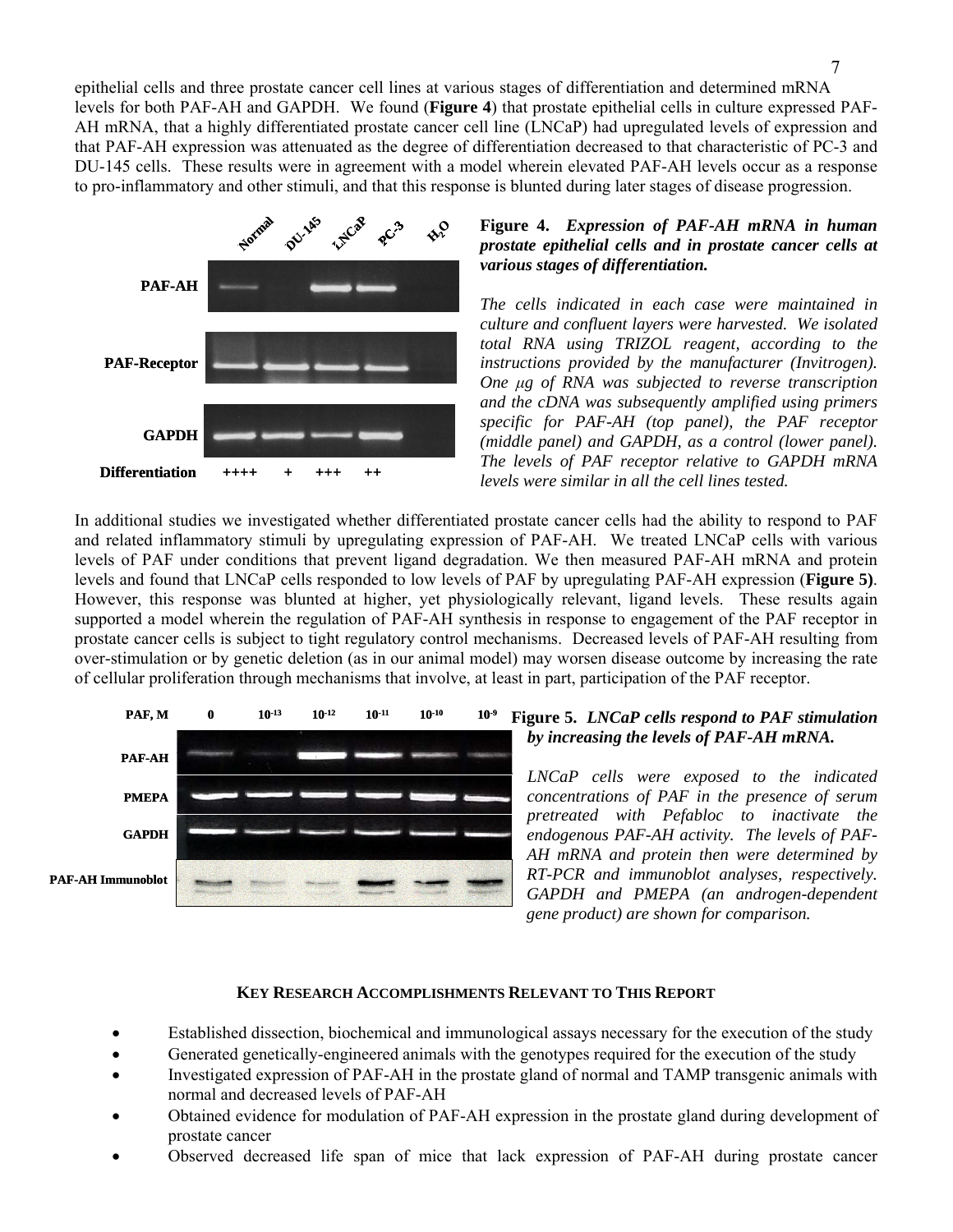development.

- Initiated analysis of tumor formation within the context of PAF-AH deletion and generated initial data suggesting increased severity of tumor formation and metastasis induced by PAF-AH deficiency.
- Complemented animal studies with molecular analyses in prostate epithelial and prostate cancer cells.
- Observed altered levels of basal PAF-AH expression in prostate epithelial and prostate cancer cells at various stages of differentiation.
- Demonstrated the ability of differentiated prostate cancer cells to respond to PAF by upregulating PAF-AH mRNA and protein levels.

### **REPORTABLE OUTCOMES**

*Presentations:* This work has been presented on several occasions in our institution where it is open for discussion and subject to input and criticism from colleagues, trainees, and students. Moreover, portions of this work were presented by the PI to scientists at the Oswaldo Cruz Foundation in Rio de Janeiro, Brazil.

*Animal models:* As a consequence of our work, a new line of mice has been generated that harbors the TRAMP transgene developed by Dr. Greenberg and his group and in which one or two PAF-AH alleles are deleted. These animals constitute excellent tools to probe the role of PAF-AH and the PAF signaling pathway in prostate carcinogenesis.

#### **CONCLUSIONS**

The results we have obtained so far using both cellular and *in vivo* studies are consistent with the hypothesis that the PAF signaling pathway contributes to the pathogenesis of prostate cancer by modulating cellular growth. Both lines of work suggest that phenotypic alterations that lead to elevated expression of PAF-AH and thus result in silencing of signals elicited by bioactive lipid mediators through the PAF receptor may inhibit growth and/or promote apoptosis. Conversely, in the absence of PAF-AH, the severity of the disease is higher with increased incidence of metastases and tumor growth. In the setting of prostate cancer, this phenotype is consistent with a model of recruitment and activation of macrophages by inflammatory stimuli, resulting in the localized release of a PAF-AH activity which may serve to blunt the actions of bioactive lipids such as PAF. This response seems to be blunted at later stages of differentiation. Our data continue to support out initial prediction that PAF-AH deficiency exacerbates PCa. The approaches we are utilizing are complementary in nature, include both human and murine systems, and utilize an animal model with proven resemblance to the human disease.

"So what" section: the experimental design of our studies is based on the need to define what types of patients would potentially benefit the most from this work. The use of the animal model proposed here ensures that various phases of PCa development are represented. This feature constitutes a powerful tool, because we will be able to identify the precise step affected by the PAF/oxidized phsopholipid signaling pathway and the enzyme that suppresses these signals. Thus, we are in a position to test if initiation, progression and/or resolution are affected. This information will help us define the subset of PCa patients who would benefit the most from potential targeted therapies in the future. There may also be diagnostic applications generated from the results of these studies. Because it is possible to measure the levels of PAF-AH in blood and presumably in prostate biopsies, we will be able to identify the levels of this protein in patients using clinical assays and genetic tests. This will allow us to investigate if altered functioning of this gene affects PCa and then use this information to predict risk. Thus, the clinical applications that could result from the work proposed here have both diagnostic (assessment of gene and protein status in PCa patients) and interventional (*i.,e*, administration of recombinant protein) applications. Finally, the relevance of the studies proposed here lies on the potential discovery that the PAF signaling pathway plays a role in PCa and that altered levels of the enzyme that silences this pathway may modulate progression and dissemination of the disease. If these findings are confirmed, they will further our understanding of one the mechanisms that govern PCa. Therapies aimed at inhibiting PCa growth or spreading by targeting this pathway alone or in combination with others, could be developed. For example, the use of gene-modified macrophage therapy treatment using intratumor injection of PAF-AH-transduced macrophages could be considered as a complement to existing therapies using IL-12-transduced macrophages (Satoh et al., 2003). Finally, new potential targets for intervention within this lipid-signaling pathway can be identified. For example, inhibition of the synthetic enzymes involved in PAF biosynthesis would offer an additional attractive possible target for intervention. And, inhibition of lipid oxidative reactions that can generate ligands for the PAF receptor such as oxidized phospholipids, could also be contemplated as a potential interventional approach.